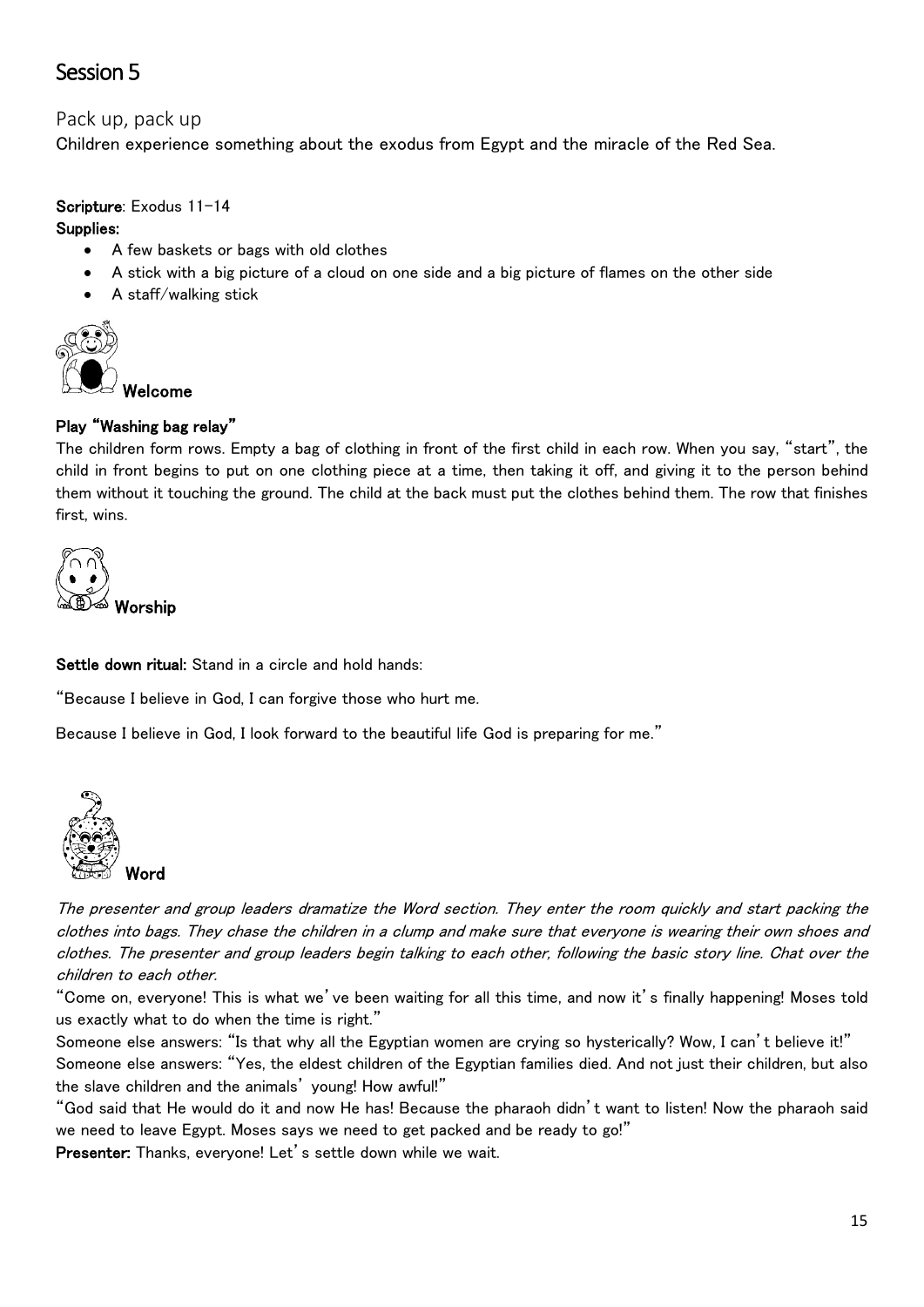Just see how wonderful God is. What a journey He's been on with us recently! He called Moses to lead us, and when the pharaoh wouldn't let us go God sent all those plagues to Egypt. Who can remember which plague it all started with? (Help the children to remember the 9 plagues)

And now the tenth plague has hit the country. All the eldest children have died. God told Moses what we had to do to be spared from the plague. You remember what we did yesterday. (If you have group leaders to help you, let one of them list the preparations and show examples.)

Every family had to slaughter a sheep and cook the meat, make bread without sourdough and add bitter leaves to the dinner. Before we ate, we had to dress appropriately, as if we were going on a long journey. Do you remember? (Dress one of the children from the heap of clothes; a band across their waist, sandals, and a walking stick.) Remember how quickly we had to eat? Every father slaughtered the sheep and smeared the blood around the front door's frame. It was a bit strange to us, but Dad explained that the blood around the door would protect us. I don't think I realized how bad this last plague would be. Twelve o' clock last night the Egyptian families began to cry and they haven't stopped since.

Wonder question: Let's pause this journey of imagination for a moment. I wonder how you would feel to wake up in this chaos.

(The story continues... Show the stick with the cloud at one end and the flames at the other end. Get a volunteer to hold the stick.)

God traveled with the Israelites. They didn't have a GPS or any good maps to know where they were. But God led them in a special way!

At night God led them with a pillar of fire (flame side of the stick) and during the day with a pillar of cloud (turn the stick upside down). The cloud and the fire led them to the Red Sea.

When the king of Egypt realized that the Israelites were gone, he was very regretful. "Who's going to work for us now?" The king immediately got onto a chariot with a group of soldiers to chase after the Israelites. The Egyptians began to catch up to the Israelites. The Israelites could see them coming. (Let the children look into one direction.) They began shouting at Moses. "Did you bring us here to die in the desert? Why did you ever bring us out of Egypt?" Moses said to them: "Don't be afraid! Watch this!" (Show the staff/walking stick.)

God told Moses exactly what to do. Moses picked up his staff and held it out over the ocean. (Raise the staff over the children.) He lifted up his hand. God sent a strong wind and it blew the entire night. The water was pushed away and there was dry land in the middle. (Point with the staff between the children so that they open a pathway for you. Walk between them while telling the story.) There was a wall of water on the right and on the left.

The Israelites began walking *(children stomp their feet.)* The Egyptian soldiers were still chasing them and came closer every minute. God kept the Egyptians back by letting their wheels sink into the sand and they became confused. They were scared and wanted to turn around. (Stand between the children and turn around while telling the story.) Then God told Moses: "Raise your hand over the sea again. The water will cover the soldiers." (Continue walking and let the children move back to where they were like the water spilling back.) Luckily all the Israelites were already safely on the other side. The Israelites saw how mighty God is and they respected Him and believed in Him.

Children reflect on the story:

- 1. I wonder if you were one of the Israelites, what you would tell a new friend on the other side of the Red Sea.
- 2. I wonder what you can entrust to God.
- 3. I wonder which words you would use to describe God after hearing this story.



#### Working and Playing

• Give each child a copy of the Red Sea to colour. Cut the solid lines and fold the dotted line. Slide the blank triangle underneath the other triangle with the scripture and glue it in place. It becomes the "walls of water."